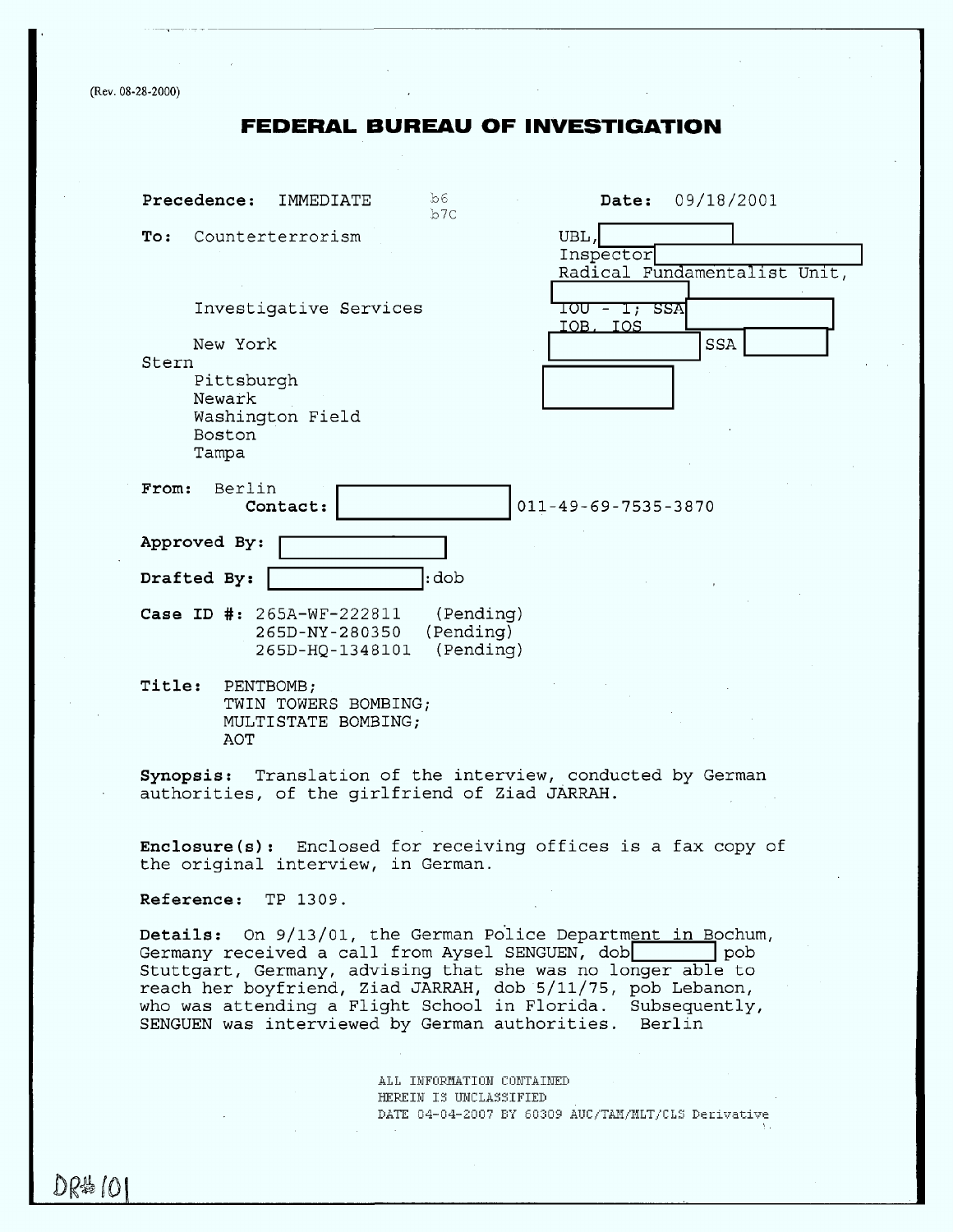previously provided a brief summary of the results of the interview. Now enclosed is the fax copy of the entire original interview in German. The following is the English translation: TB 9/14/Ol

069-560 2880

Police Headquarters Bochum Harne, September 13, 2001 **.** Sub-Unit: State Security  $_{b7}^{\text{56}}$ 

### Examination of Witness

The following witness was taken to the office:

| Name:<br>First name:     | Senqün<br>Aysel |                                         |
|--------------------------|-----------------|-----------------------------------------|
| DOB:                     |                 | Stuttgart[                              |
| Address:<br>Nationality: | GermanPhone:    | Stepeler Str. 75, Apt. 43, 44801 Bochum |

#### 0577-3252773

At the beginning of the examination, the witness was advised of the subject of the examination: **»**

The witness was advised that she must tell the truth.

Prior to the examination, the witness was advised that she might decline to answer those questions where the response might place the witness herself or a close relative in danger to be prosecuted for a crime or an infringement of the law. Privilege of a witness to decline to answer questions for personal reasons § 52 StPO.)

Furthermore, the witness was strongly reminded of §§ 145 d, 164 StGB (Pretence of a crime/ false pretenses.)

/s/ Advised by: Lemmnis, KK

The witness provided the following declaration: I am not related to the accused, neither by blood nor by marriage.

2

1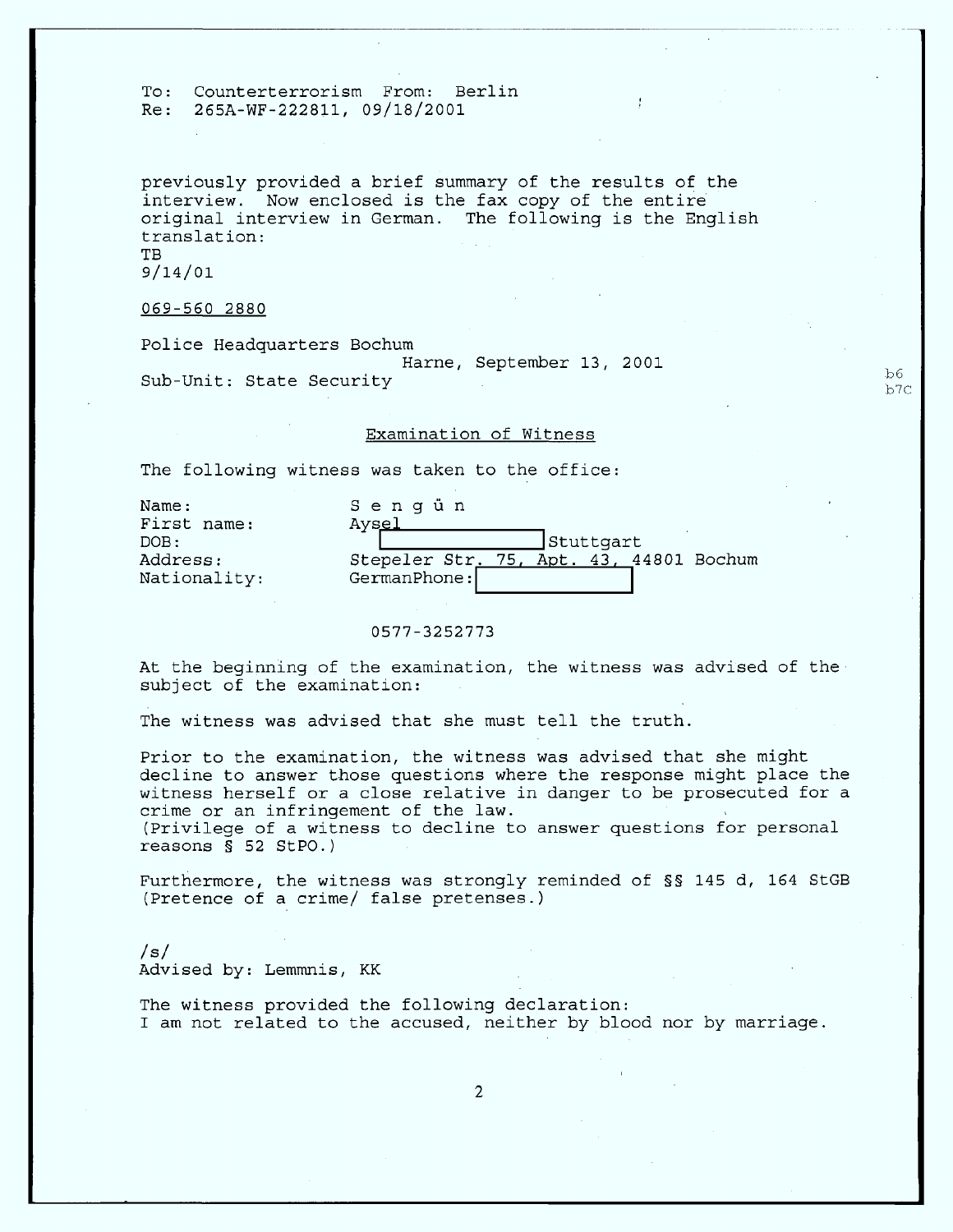Through my signature, I confirm that I have acknowledged and understood the aforementioned instructions regarding my legal rights and obligations and that I will provide truthful statements.

## Signature: /s/ Aysel Sengun

I am turning to the police because I am seriously concerned about my Lebanese friend. He has been residing in Florida since June of last year. This is where he attended a private flight school and attempted to obtain his pilot's license,

In view of the terrorist attack which occurred this week in the United States of America, as well as media reports, I am afraid **that** something may have happened to my friend. Since this time, I have not heard from him. My **last** telephone conversation with him took place on Tuesday, 9/11/2001, around 3 pm. This conversation was held in **a** normal atmosphere and **at** no time appeared conspicuous. He asked how I was doing and told me **that** he loved me. At this time, I was still in the hospital after I had my tonsils removed. By the way, I was just released from the hospital today.

First of all, I would like to state that my friend is the following person: ' y **.**

Ziad JARRAH

DOB: 5/ll/1975 in Lebanon

Address: Miami, Florida.

We met in 1996 **in** Greifswald. One month later we entered into a close relationship. We have been a couple since then. At **that** time, I **still** resided **at** Greifswald. Ziad was my neighbor **at** the local private training college. He moved in five or six months after I did.

Approximately three years ago, during the winter semester, I moved from Greifswald to Bochum where I was accepted at a university. At\_ that time, I moved to the dormitory "House Michael," Laerholzstr. 3, Bochum. Approximately four years ago, Ziad moved from Greifswald to Hamburg in order to study aircraft construction **at** the local training college. Originally, he wanted to study dentistry. However, he was never accepted **at a** university.

In June of **last** year, I moved from Laerholzstr. to the dormitory located at Stiepeler Str. This is still my current residence. would like to move to Stuttgart in October. This is where my parents live. I will move into their apartment. They reside **at** Taubenstr. 9

3

- 3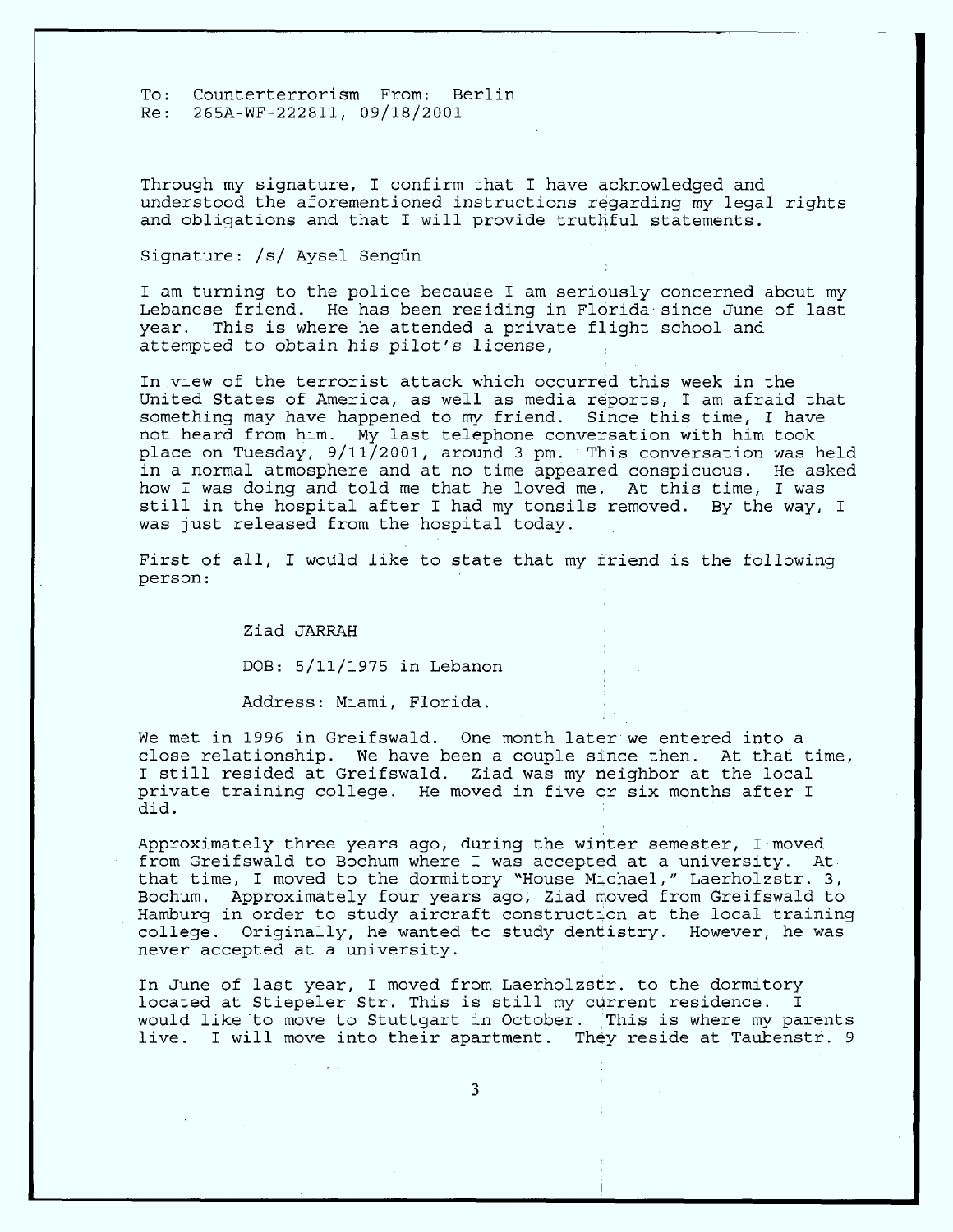at 70199 Stuttgart. I will be an intern at the hospital in Stuttgart. You see, **I am** studying medicine.

Despite the distance between Hamburg and Bochum, we tried to meet on **a** regular basis every two weeks. However, it was he who mostly visited me. He used public transportation and normally stayed from Friday to Sunday. **I** have been to Hamburg to see him three or four times only. This is where he subleased <u>a room</u> from an older <sub>b6</sub> uple<br>in Hamburg-Poppenbüttel. Their name is<br>died. died , **I**

Hamburg. My friend Ziad practically moved along [with her.]

Since January or February 2000, my friend has no longer attended any of the lectures at the technical college of higher education in Hamburg. Even during that time, he told me about friends who obtained their pilot licenses during their time in the German military. He apparently was very interested in flying even as **a** child. I believe this was the reason why he discontinued his<br>studies. Nevertheless, he is still registered at the technical studies. Nevertheless, he is strip registered de the education in the reasonable may, at want to continue his studies there. His parents who reside in Beirut, Lebanon, allegedly financed his studies. I believe his parents are very well off financially. In August of this year, I travelled to Beirut alone to attend the wedding of his sister.  $\mathbf I$ also met his parents there. They have a rather modern attitude. trad was not at the wedding personally for he was unable to get a also met his parents there. They have **a** rather modern attitude. Ziad was not **at** the wedding personally for he was unable to get

In June 2000, Ziad went to America. This is where he attended a flight school in Venice, Florida. He obtained his pilot's license<br>for single engine aircraft. He passed a test and was then permitted to fly solo. I visited him in January of this year. He then flew with me to Key West. Ziad flew himself.  $t = \frac{1}{2}$  visited him in January of this year. He this year. He this year. He this year. He this year. He then flew  $\alpha$ 

Ziad's father had a heart attack in February. He then flew to Beirut to visit him. Thereafter, he returned to the United States. Then he<br>changed flight schools and went from Venice to Miami. I am not even Then he in a position to provide you with the names of the flight schools. There are very many of them. However, I know that the name of the owner of the flight school in Venice is "Arne" and makes arrangements for Germans to attend. I don't know whether this Arne is residing in Germany or in America. Ziad resided at Venice in a communal residence, directly on the property of the flight school.  $(X) \triangleleft x^1$ I was never very interested in things regarding flying. residence, directly on the property of the flight school.  $\mathcal{L}_{\mathbf{y}}$  is if  $\mathcal{L}_{\mathbf{y}}$  if  $\mathcal{L}_{\mathbf{y}}$  if  $\mathcal{L}_{\mathbf{y}}$  if  $\mathcal{L}_{\mathbf{y}}$  if  $\mathcal{L}_{\mathbf{y}}$  if  $\mathcal{L}_{\mathbf{y}}$  if  $\mathcal{L}_{\mathbf{y}}$  if  $\mathcal{L}_{\mathbf{y}}$  i

 $\binom{1}{X}$ Change/correction:

> Ziad's communal residence is not located on the property of the flight school but in the near proximity.

> > $\boldsymbol{\Lambda}$

**I** was never very interested in the contract of the contract of the contract of the contract of the contract of the contract of the contract of the contract of the contract of the contract of the contract of the contract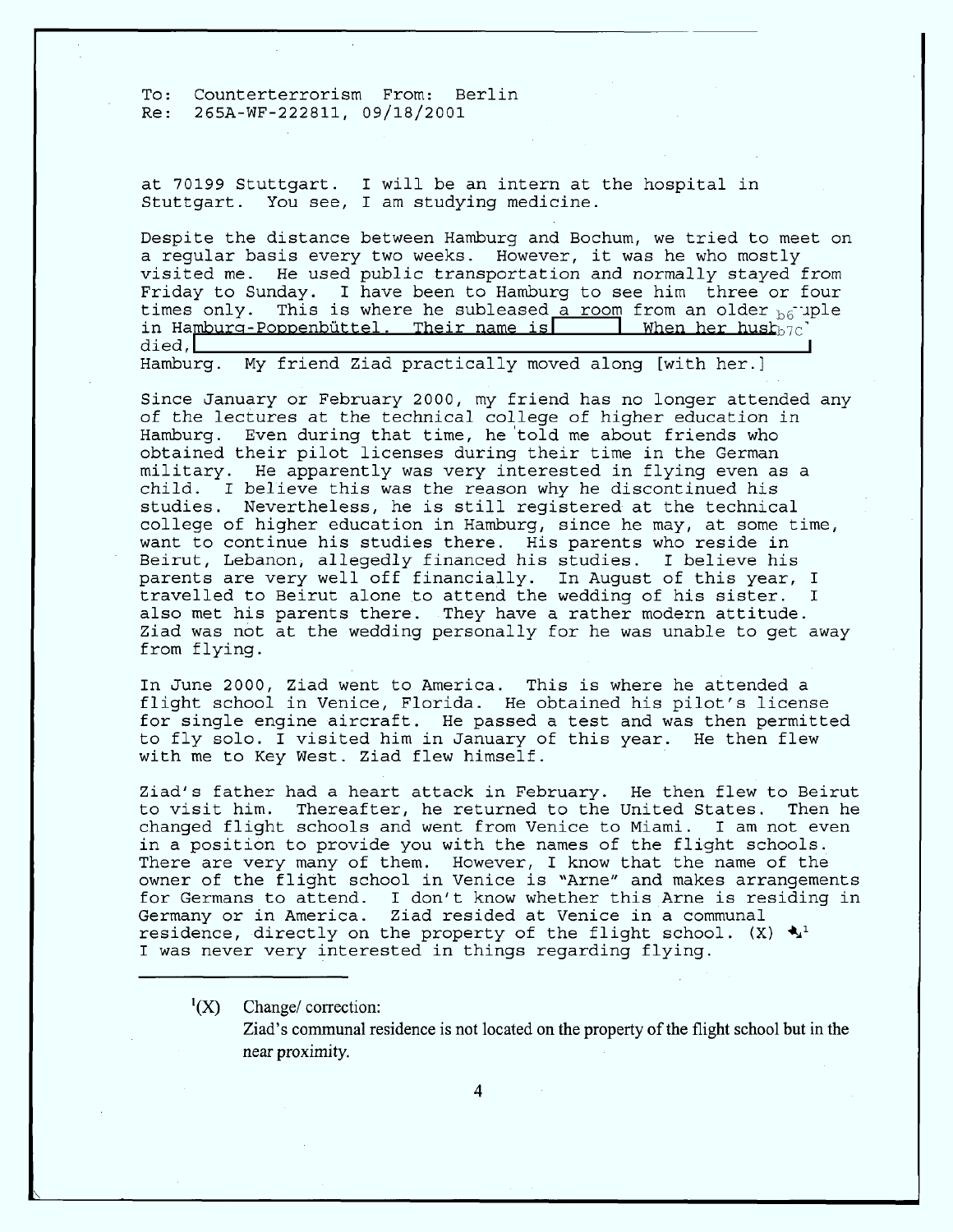I always booked flights to and from Beirut via Germany or only to Germany for him since this was cheaper. After his visit to Beirut in February of this year, he stayed with me in Bochum for **a** few more **days.**

We saw each other last at the end of July of this year. He spent approximately 10 to 14 days with me **at** Bochum. We both stayed at my apartment in Bochum. We spent the entire time together. During this time, I did not study but spent all the time alone with him. Ziad has no contacts at all in Bochum. We never met with anyone else **at** that time. **\_**

Ziad has only one relative in Germany. This is his cousin. His name  $\frac{b6}{b7}$ c is is **Fig.** Find he resides at Greifswald where he is operating a pizza parlor. Its name is **Fig. 2.1.** Thand is located at and is located at<br>Indianal However, Ziad and he are no longer on speaking terms and are no longer in touch with each other. I don't know any other acquaintances or friends of his in Germany. **I**

know his family in Lebanon, as stated above.

Somehow he always prevented me from meeting his people/ acquaintances. He was never interested in meeting my friends here either. That was alright for **me** since we wanted to spend the little time we had alone.

During the time when Ziad resided in Venice, we kept in touch through e-mail. But from the time in Miami, we no longer did. He probably would have had to always use **an** internet **café.** That was too inconvenient for him so that we were in touch by phone only.

We rarely had written contact. Writing was simply not his thing.  $\mathbf I$ believe that during the entire five years, I perhaps received two letters **and** a few **cards from** him. I will give you the cards. You may keep them until the situation has been clarified and **I** know what happened to my friend. I do want them back later, in any **case.**

Looking back, we spoke on the phone almost daily. I called him more often than he did me. During recent months, he frequently had different telephone numbers. The most recently used current number **are:** 0019548013169 and 0019547710620. However, I **am** not totally certain of the phone number mentioned last. **I** would have to check my phone bills **at** home.

I spoke to him on the phone last on Tuesday, 9/11/2001, I believe it was between 3 p.m. and 4 p.m. I believe it was rather 3 p.m. He called me. **I** took the call in my room **at** the Catholic Hospital in Hattingen Blankenstein. He called me frequently during the week.  $\mathbf{I}$ believe it was on Thursday, on Saturday, on Sunday **and** on Tuesday. However, I don't remember precisely.

5

 $\overline{\phantom{a}}$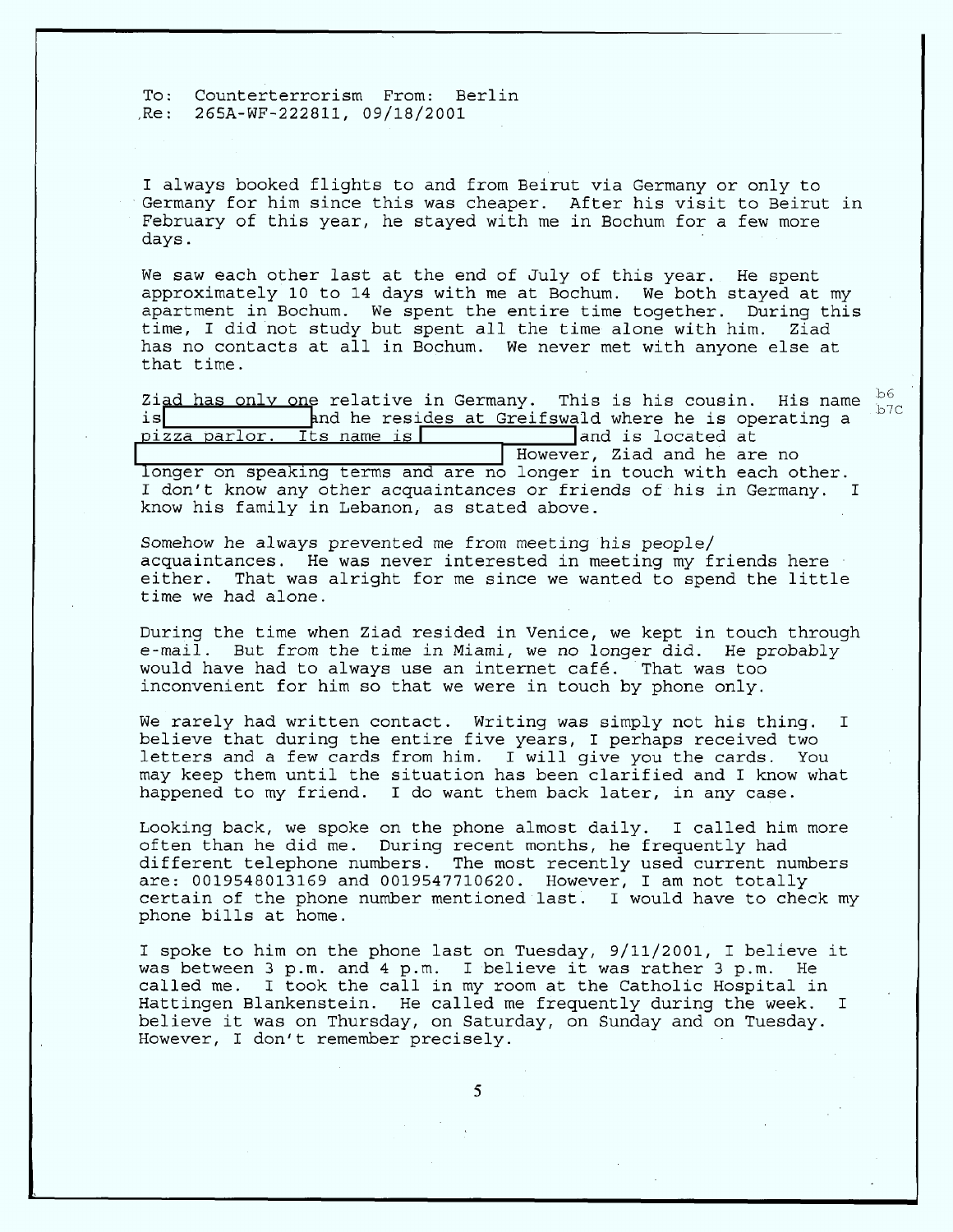The telephone connection last Tuesday was good. There were no background noises. During the phone call  $xx^2$ , a lady from the nursing staff came to my room and asked what I wanted to eat the following day. I tried to put her off for five minutes. She absolutely did not want to wait and I was not able to concentrate on the call with my friend. Our telephone conversation was practically disrupted by the nurse when I then kept it brief and told my friend qood-bye.

In the evening, it must have been around 5 p.m. or 6 p.m., I found out about the attack in the U.S. At this time, however, I did not worry about my friend since the distance between New York and Miami is rather great.

On Wednesday, at approximately 1 p.m., I tried to call my friend in Miami on his cell phone (001-954-8013169.) After three rings, there was an automated announcement in English that the person called could not be reached at that time.

I tried to call several times on this day but I never reached him. . There was always the same announcement from a tape. I was unable to leave a message on the mailbox  $(X)$ .<sup>3</sup> I did not call his regular phone number since I did not store it in my cell phone. I had hoped that he would call me at the hospital before evening. However, he never did so. ักค

On Thursday, this is today, I was released from the hospital. This was shortly after 10 a.m. Actually, I was to be released tomorrow. I did not try to reach him again by phone. My friend and fellow student,

 $b7C$ 

picked me up from the hospital. First, we drove home to  $\begin{bmatrix} \frac{1}{1} \\ \frac{1}{1} \\ \frac{1}{1} \\ \frac{1}{1} \\ \frac{1}{1} \\ \frac{1}{1} \\ \frac{1}{1} \\ \frac{1}{1} \\ \frac{1}{1} \\ \frac{1}{1} \\ \frac{1}{1} \\ \frac{1}{1} \\ \frac{1}{1} \\ \frac{1}{1} \\ \frac{1}{1} \\ \frac{1}{1} \\ \frac{1}{1} \\ \frac{1}{1} \\ \frac{1}{1} \\ \frac{1}{1}$ the time of my hospital stay. Thereafter, we drove to my house together.

2 Correction: /s/

92

 $\rm{^3}$  He does not have a ma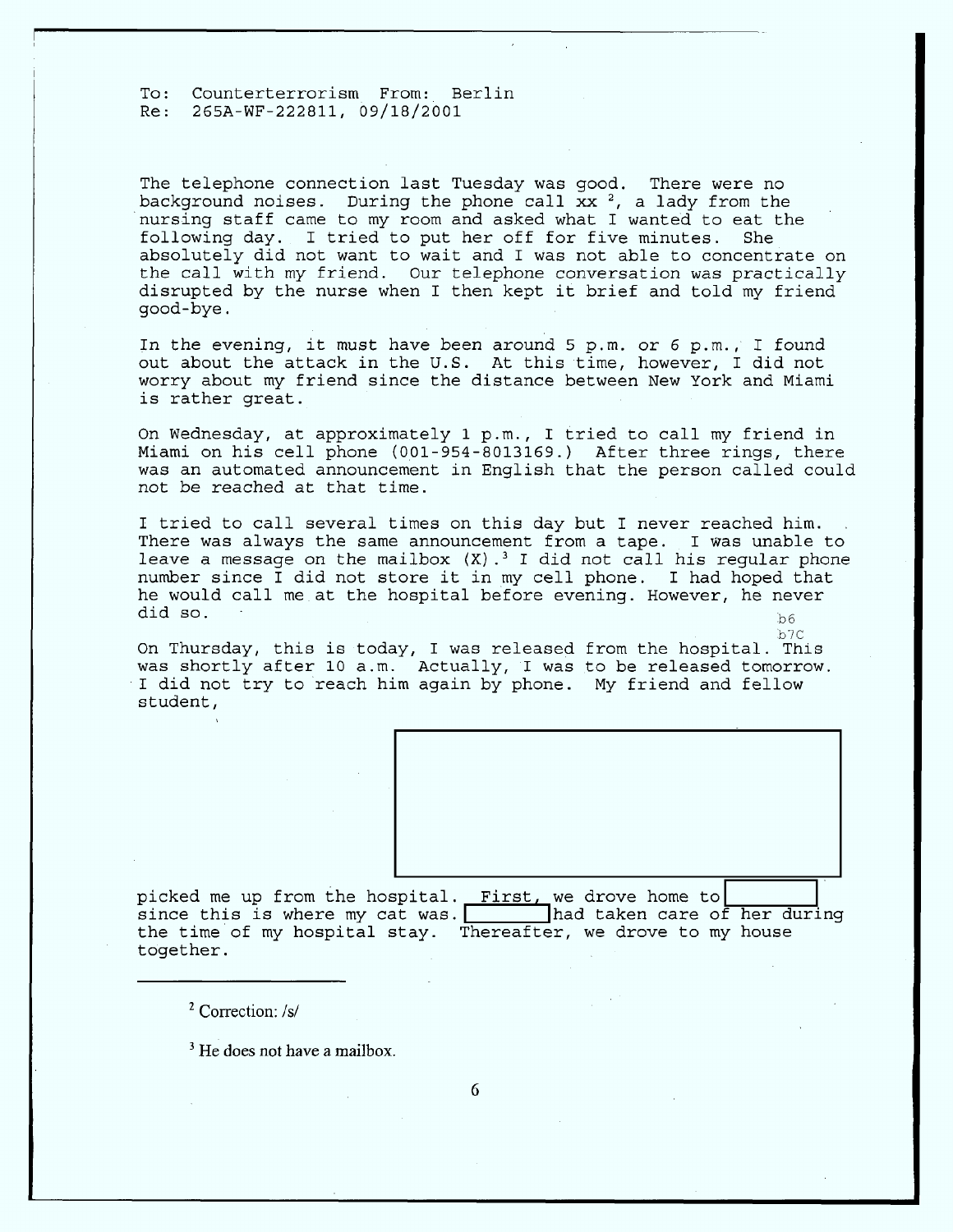This is where **my** friend dropped me off and then drove home. Then I unpacked my things and placed several phone calls. The telephone calls all concerned my upcoming move to Stuttgart in October. Then I took a shower.

> b6<br>b7C  $\frac{b}{c}$

At approximately 2:30 p.m. I played back my answering machine. At the same time,

Ti bilin alan kacamatan ing Kabupatèn Bandaran Kabupatèn Bandaran Ing Kabupatèn Bandaran Kabupatèn Bandaran Ka

arrived at my apartment. There were a total of two messages on my answering machine. The first message came from the flight school in Florida. The caller's name was  $\begin{array}{|l|} \hline \end{array}$  I know him from sight from a past visit to the flight school in January of this year. The is the past visit to the flight school in January of this year. The is the **rate is the flux of the flux is constructed**. His message sounded something like<br>this: "This is a message for Ziad. This is the voice of **the island of the island of the i . His message sounded the state of the voice of This is a message for Ziad, This is the voice of I** 

Even prior to my release from the hospital, I saw on television that in Florida, in a flight school, two Arabian men are [successfully]<br>completing pilots' training, who were brought in in connection with  $\frac{1}{\sqrt{2}}$  florida, in a fluxe school and the successfully  $\frac{1}{\sqrt{2}}$  florida,  $\frac{1}{\sqrt{2}}$  florida,  $\frac{1}{\sqrt{2}}$ completing picture that the bara of have restaca at hamburg at .<br>Fime so well the attack. These men are said to have resided **at** Hamburg at one

This information on television frightened me terribly since there were similarities to my friend. Additionally, there was the message from the flight school on my answering machine. This upset me terribly since it was very unusual that they call here. I was previously never called by them here. I only remember one call from the agent for the flight school in Germany who requested money from Ziad. That was approximately one month ago. Ziad was in America at  $t_{\rm max}$  and  $\sigma_{\rm max}$  and  $\sigma_{\rm max}$  in Germany who requested money in  $\sigma_{\rm max}$  and  $\sigma_{\rm max}$  requested money from  $\sigma_{\rm max}$ zia That was a through that we have the commented only that he no longer owed them any money.

he is a physician in Rheine, she received the phone number of the head of the state security in Münster. I don't<br>know from where the father obtained the phone number.

came to my apartment.<br>Then I called the head there myself. His name is<br>something like that. Within a few minutes, I described to him the<br>worries and concerns I had. He then told me he would inform police and they would come by my [home.] I should wait for the<del>m</del><br>there.  $p_{\text{inter}}$  and they would come by  $\mathcal{L}_{\text{inter}}$  is however.

Then they arrived at my place.

 $\overline{7}$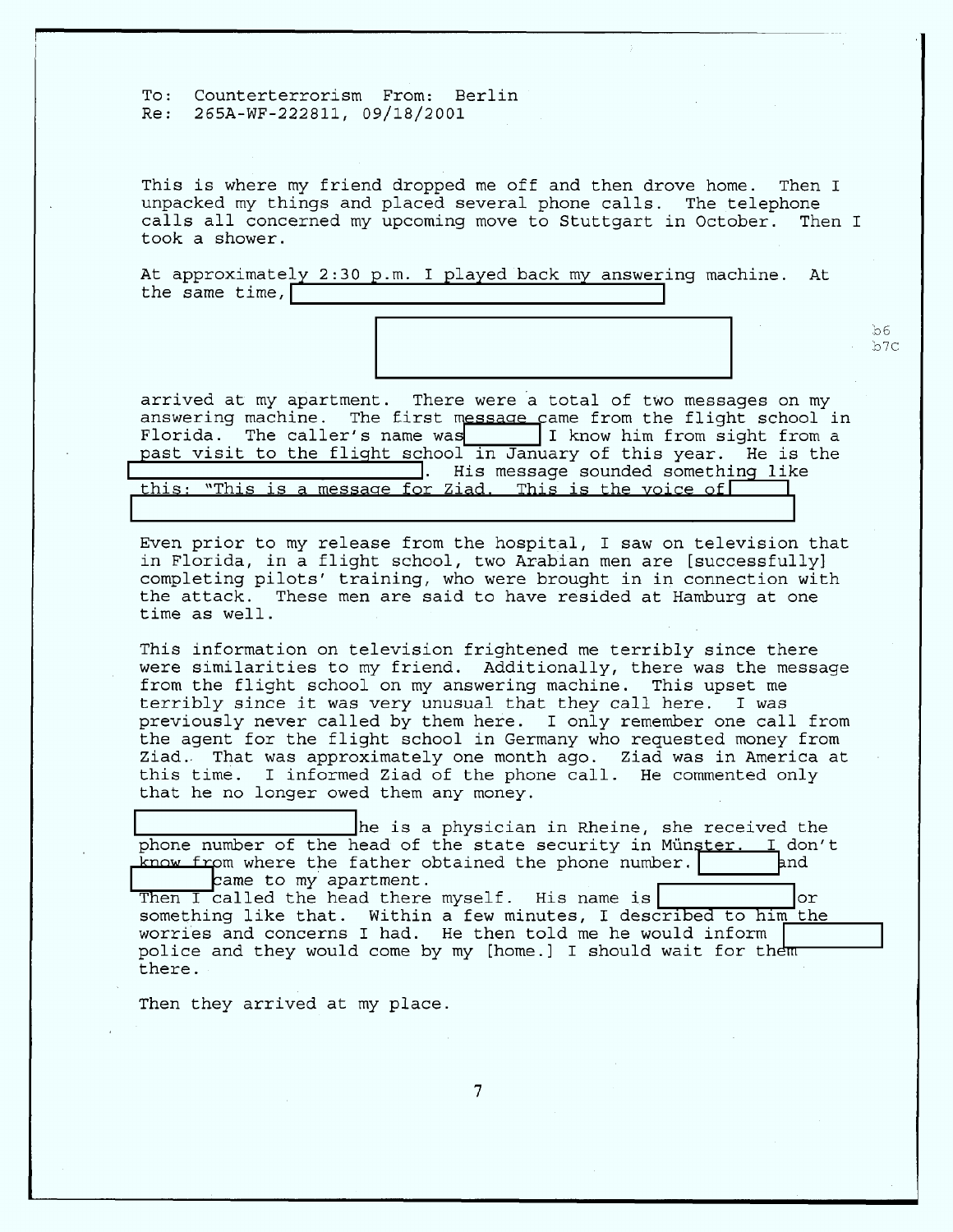I am turning over to the police for further processing any written documentation from Ziad, such as postcards from him and **letters** addressed to him from the AOK [health insurance], the Hamburg Technical College of Higher Education, from a/the travel agency, as well as **a** dental document [confirmation of costs.] I have received the corresponding copies.

I will be at the apartment of my parents in Stuttgart from the beginning of October. For this reason, I ask that the police call me on my **cell** phone and send **letters** without any police return address to me. I do not want to encounter any difficulties in explaining matters to my parents. My parents were opposed to a relationship/ marriage between Ziad and me. For this reason, I kept my relationship with Ziad a secret. My parents would prefer that I marry a Turk. They don't know **that** I am **still** maintaining **a** relationship with him. He asked my father for my hand three years ago, but was thrown out of the house by him. They have rather great reservations against Arabs.

I am not **able** to say any more regarding the entire occurrence. I am available to you for any additional questions.

Finally, I am asked by the undersigned to **call** the phone number located on my answering machine of the flight school in Florida. I **agree** to do so.

First attempt (approximately 10  $p.m.$ ): A male voice is answering on the other end of the line and  $ha_{b,7c}^{b6}$ , up after Mrs. Sangun **says** her first name. '

Second attempt (two minutes later): A female voice answers in English and promises, after Ms. Sengün introduced herself, that she would be connected immediately. After a short while, **a** male **voice** answers, who **after** some questioning informs Mrs. Sengun **that** Ziad is wanted by the police in connection with the attack on Tuesday. When asked about the location, Ms. Sengün is unable to provide any information. Then she is told that her friend was no longer alive. Finally, the person who was called aske whether Ms. Sengün could still be reached under the telephone numbe and address they knew in Bochum.

8

 $\overline{\phantom{a}}$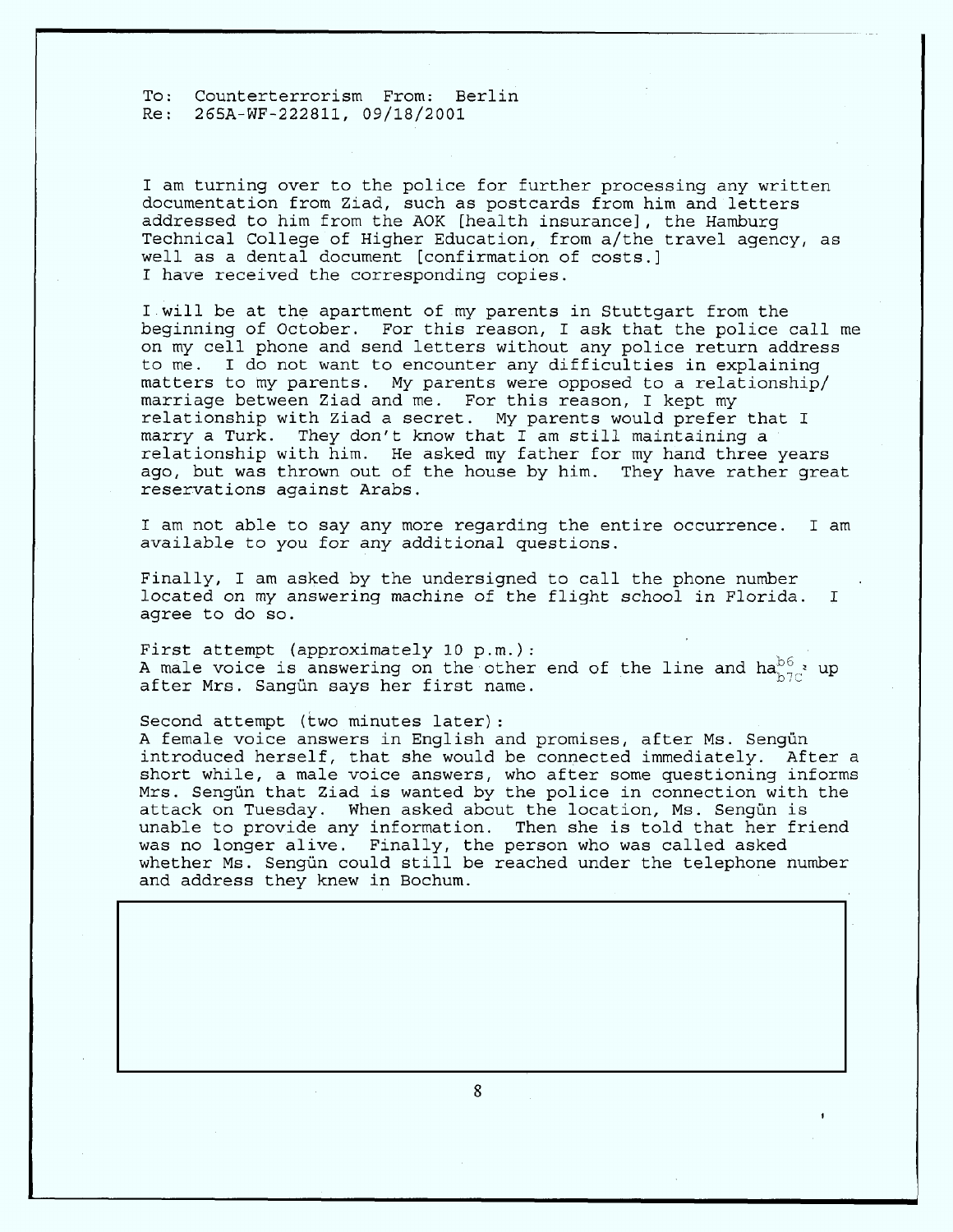# Counterterrorism From: Ber 265A-WF-222811, 09/1

 $b6$  $7($ 

l.

 $\overline{9}$